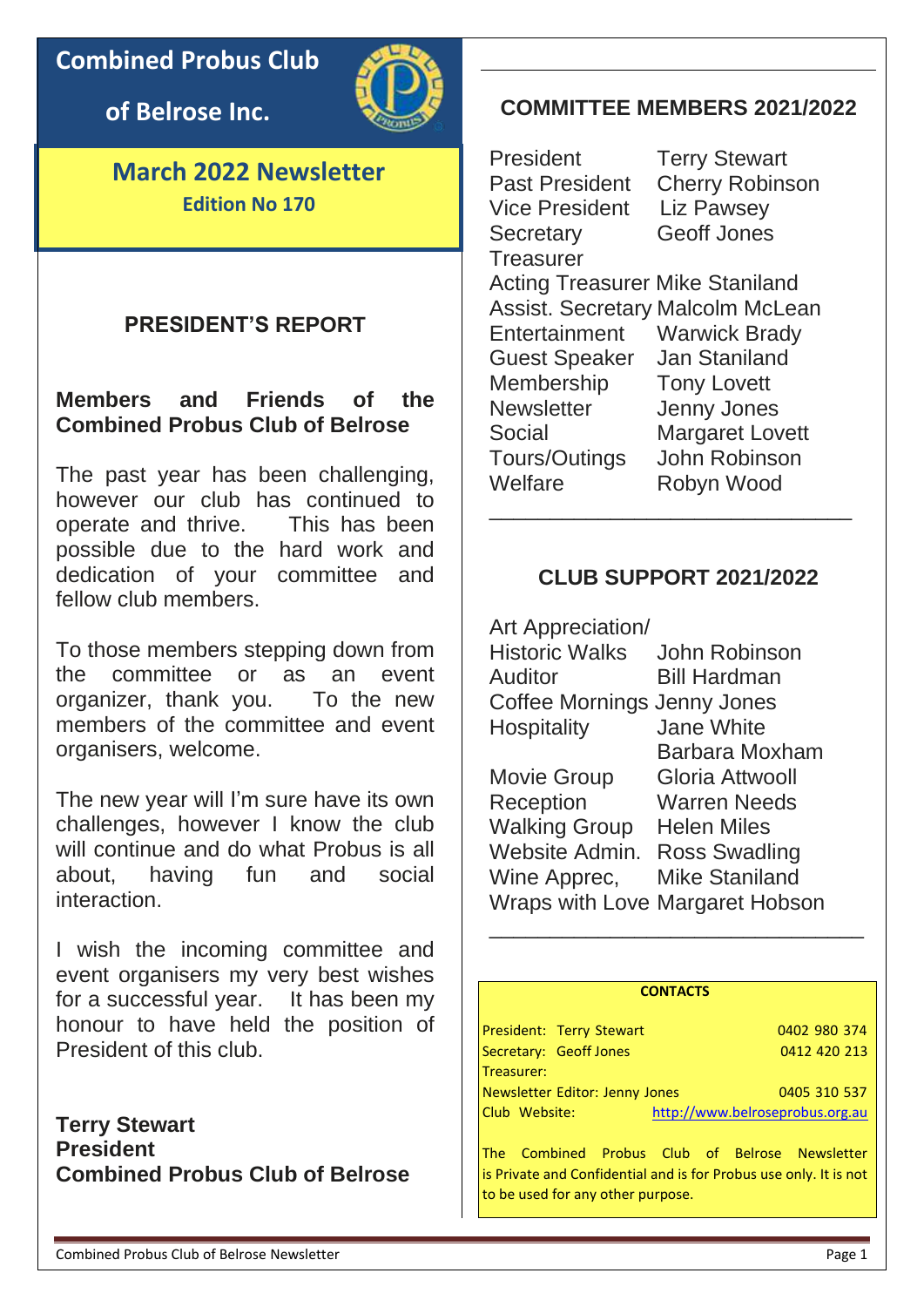# **2022 MEETING DATES**

\_\_\_\_\_\_\_\_\_\_\_\_\_\_\_\_\_\_\_\_\_\_\_\_\_\_\_\_\_\_\_

## **General Meetings - Thursdays 10am**

13 January 10 February 10 March (AGM) 14 April 12 May 09 June 14 July 11 August 08 September 13 October 10 November 08 December

## **Committee Meetings -Thursday 9am**

27 January 24 February 24 March 28 April 26 May 23 June 28 July 25 August 22 September 27 October 24 November No meeting in December



\_\_\_\_\_\_\_\_\_\_\_\_\_\_\_\_\_\_\_\_\_\_\_\_\_\_\_\_\_\_\_

**PAYMENT REMINDERS.**

**Preferred method of payment is EFT**. Please ensure that you include your surname and event name in the description section of your EFT payment. Print the "transaction receipt" and give one copy of it to the event organiser. Bank details are:

### **Combined Probus Club of Belrose BSB: 032123 Account No: 325864**

If you need to pay in cash please place in an envelope for each event with your name on the front and give it to the event organiser. Separate payments in separate envelopes please.

### **Preferably no cheques please.**

#### **MORNING TEA**

Jane White (9453 3114)

Barbara Moxham (0407 992 476)

Morning tea will be served at our March meeting.

**Morning Tea Roster**  10th March 2022

- 1. Barley
- 2. Dulcie
- 3. Helen Morse

Please arrive by 9.15am. Please contact either Jane White or Barbara Moxham if you are not able to attend.

## **Jane White – Barbara Moxham**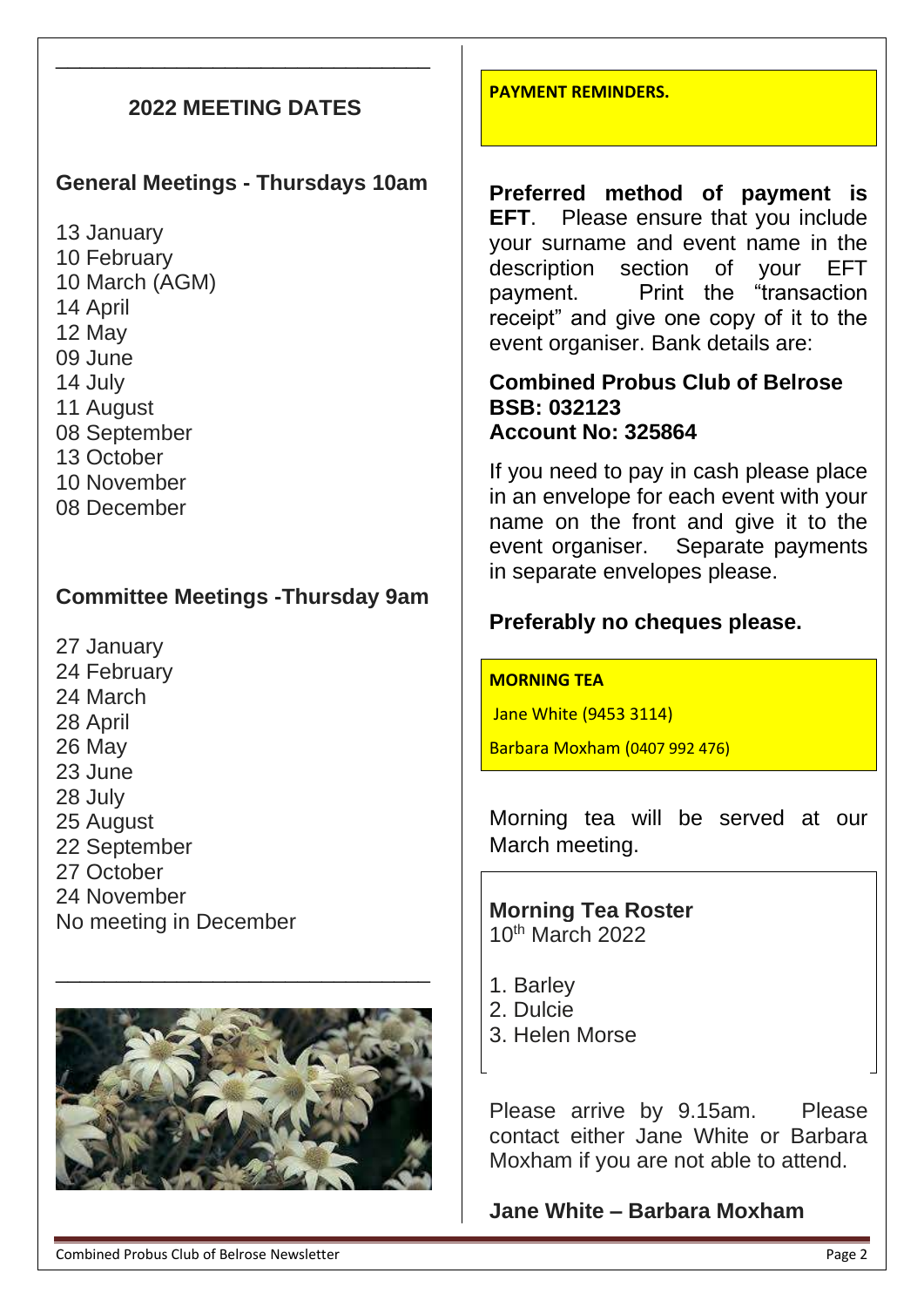#### **CINEMA GROUP**

Gloria Attwooll (0430 215 536)

### **Warriewood Cinema Tuesday 15 February 2022**



Following on from our January guest speaker's talk on Agatha Christie it is fitting that our visit to the cinema was to see this film.

Kenneth Branagh produced, directed and starred in this movie. The film is set aboard a glamorous river steamer on the River Nile and the scenery and cinematography are stunning.

The film gets off to slow start but speeds up in the second half. Slightly confusing at first as some of the similarly handsome male characters were blending into each other.

There were 12 of us from Probus and it looked as if we were the only people in the cinema.

Length of film - 2 hours 7 minutes Budget for the film - \$90 million.

I wouldn't have chosen to see this film on my own but I enjoyed it. It was worth seeing. Thank you Gloria

### **Jenny Jones.**

#### **ENTERTAINMENT**

Warwick Brady (0418 793 684)



Hope everyone enjoyed our return visit to Glen Street Theatre to see the show "Australian and American Bandstand" and this is the start of a great year at the theatre.

March is a very busy month for the Club we are booked to enjoy three shows and each show has been booked heavily. The shows are: -

- **Monday 14th March at 11.00am at Glen Street** is the follow up to last years Piaf and Aznavour show and is called "**Le New Paris Skies**". We have sold 37 tickets. Trust the show is as good as last years.
- **Saturday March 19th at 8.00pm at Glen Street** it's the 4th attempt to perform "**Music of the Night"** an international tribute to the music of Andrew Lloyd Webber. We have 57 members and guests attending this show.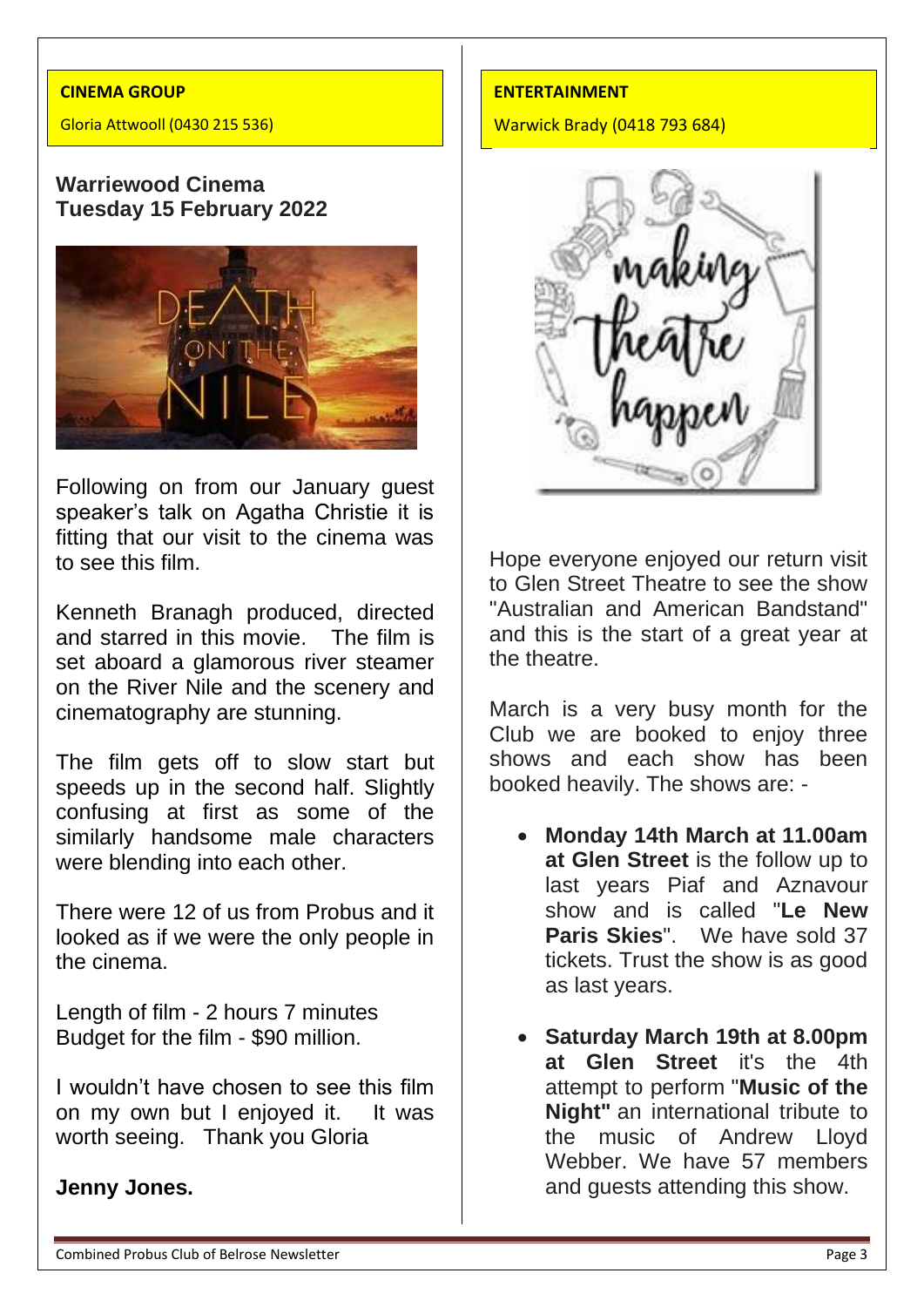**at 8.00pm the "Wharf Revue" returns to Glen Street** and we have 45 members attending. Hope Jonathan Biggins, Drew Forsyth, Phil Scott and Mandy Bishop give us another memorable and hilarious show.

• Then on **Thursday 24th March** 

- On **April 4th at 11.00am a Monday Morning,** the very popular Glenn Amer is back in a show called **"My Fair Laddies" again at Glen Street**. This time the show features the music from the Lerner & Loewe Songbook. Featured music from shows My Fair Lady, Camelot, Gigi, Brigadoon and Paint your Wagon among others. We have 26 members attending.
- Also in April on **Friday Evening the 22nd April at 8.00pm at Glen Street,** the long awaited show "**The Everly Bros and Legends of the 50's and 60's**". Again this is the third time we have tried to see this show. Thanks for your continuing support. We have 52 members attending and yes you may dance in the aisles if you want to, but don't blame me if you are asked to leave.
- After a wait of 2 years we are going into Sydney to the **Capitol Theatre on Wednesday 4th May at 1.00pm** to see the eagerly awaited **9 - 5** starring Marina Prior, Casey Donovan and Caroline O'Connor amongst others. 36 of our members have reserved seats.
- **Thursday May 12th at 8.00pm back at Glen Street** we are booked in to see **'Black Cockatoo'** by Geoffrey Atherton and Directed by Wesley Enoch. I am sure all our members remember the excellent Guest Speaker Jan Staniland arranged to speak about the first indigenous sporting hero Johnny Mullagh. Our original booking sold out but I have ordered some more tickets. Tickets are \$67.50 each. Reserve as soon as possible.
- Finally in acknowledgement of our support for Glen Street I was offered Centre Block Tickets for the "Mark Vincent Show - **The Impossible Dream" on Saturday 16th July at 8.00pm.** Tickets are \$69.90. Already 43 tickets have been reserved. Please make your bookings on our Entertainment Events Registration as soon as possible.

Hopefully 2022 will be a very special year for us all. Thanks again.

\_\_\_\_\_\_\_\_\_\_\_\_\_\_\_\_\_\_\_\_\_\_\_\_\_\_\_\_\_\_\_\_\_\_\_\_\_\_\_\_\_\_\_

### **Warwick Brady Entertainment Officer**

## **From Liz Pawsey**

*Hastings and I so enjoyed the Glen Street Theatre show last night (19th Feb), that I felt I should write a review for the Probus Newsletter as a special "thank you" to Warwick for choosing this show!*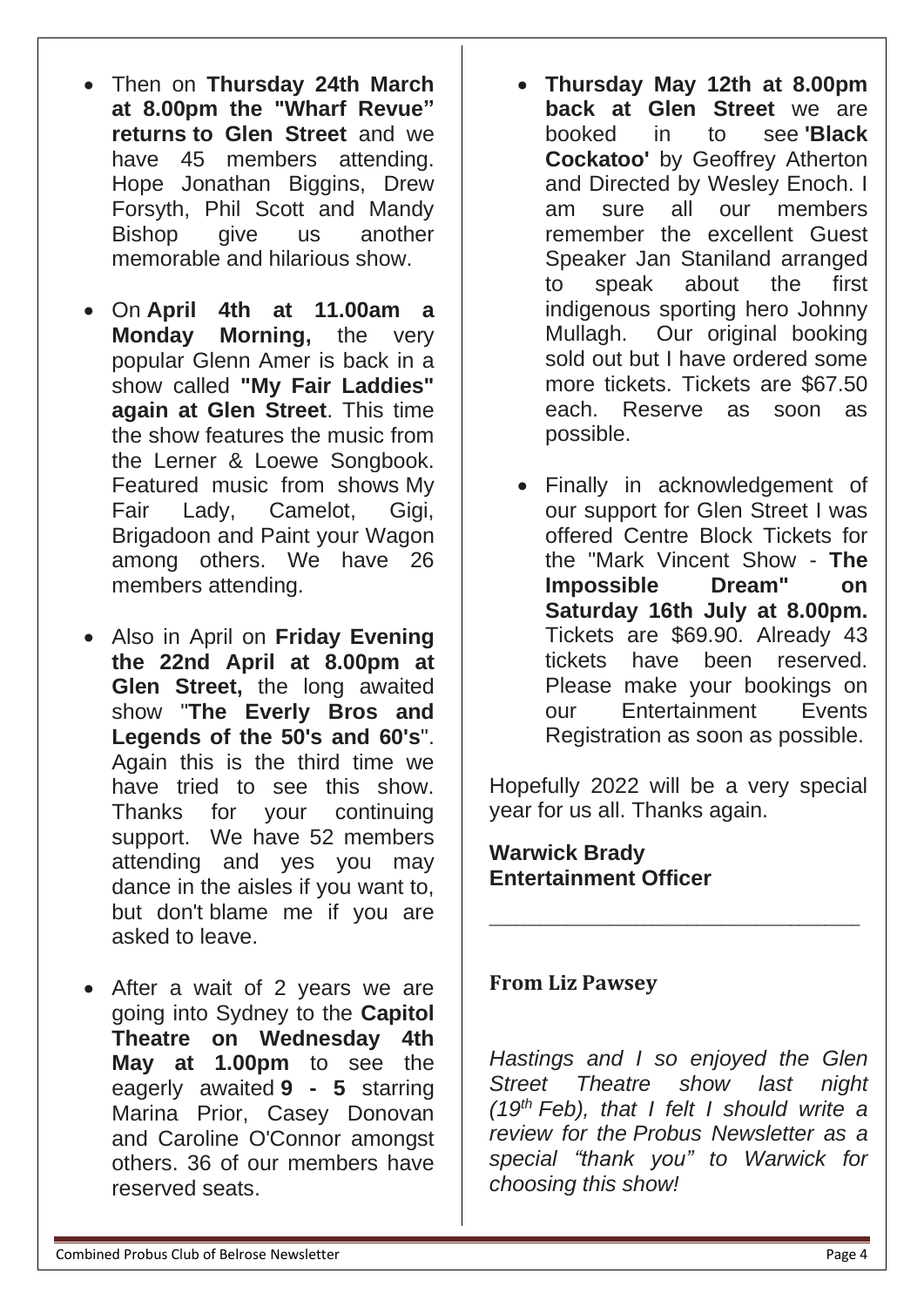*It was "50s, 60s & 70s Australian & American Bandstand" concert and featured the three Williams Brothers (sons of Warren Williams, big Australian name in Rock 'n' Roll) with a 5 piece band – keyboard, drums, three guitars (one being played by the youngest Williams brother, Andy.*

*The presentation was just amazing with a very interesting integration of the artists, music & images. The background featured black & white photos of various individuals and groups who came on the music scene via both the American and Australian Bandstand TV shows.*

*It was just fantastic. Hastings & I were transported back to being 15 and 17 again – we knew all the music, the words and the singers! We definitely weren't the only Probus members who felt the same. We were sorry when it all finished!*

*Last night's show did not finish until 10.45 (started at 8pm and had a short interval) so no one could complain about not getting fantastic value for money. Warwick excelled himself in promoting this show and it certainly did not disappoint in any way! This same group is staging the "The Everly Brothers & Rock 'n' Roll Legends of the 50s & 60s" later in April – can't wait for that!*

*Liz Pawsey Old Rocker from the 60s*

#### **GUEST SPEAKERS**

Jan Staniland (0409 455 652)

# FEBRUARY

Our February meeting was much better attended than the one in January and the feedback for Kevin Murray's presentation on an insight into Evolution was well received.

# MARCH

With the AGM in March and the easing of Covid restrictions, it has been decided not to have a guest speaker at this meeting allowing members extra time to circulate and chat!

# APRIL

Our April meeting which falls in Easter week (14<sup>th</sup> April) seems an excellent opportunity to explore what people eat at Easter time. Diana Noyce, Food Historian will be our April guest speaker. Diana will present to us on the Origins of Easter Food – not just in Australia, but around the world.

Diana is a Food Historian who holds a Master's Degree in Food Gastronomy from the University of Adelaide and has been teaching food history and food culture for a number of years. Diana has lectured both in Australia and overseas and also on cruise ships. Her research has been published in books, journals and newspapers. She has been enthusiastically researching for us and is a favourite speaker of another Probus Club.

**Jan Staniland Guest Speaker Coordinator**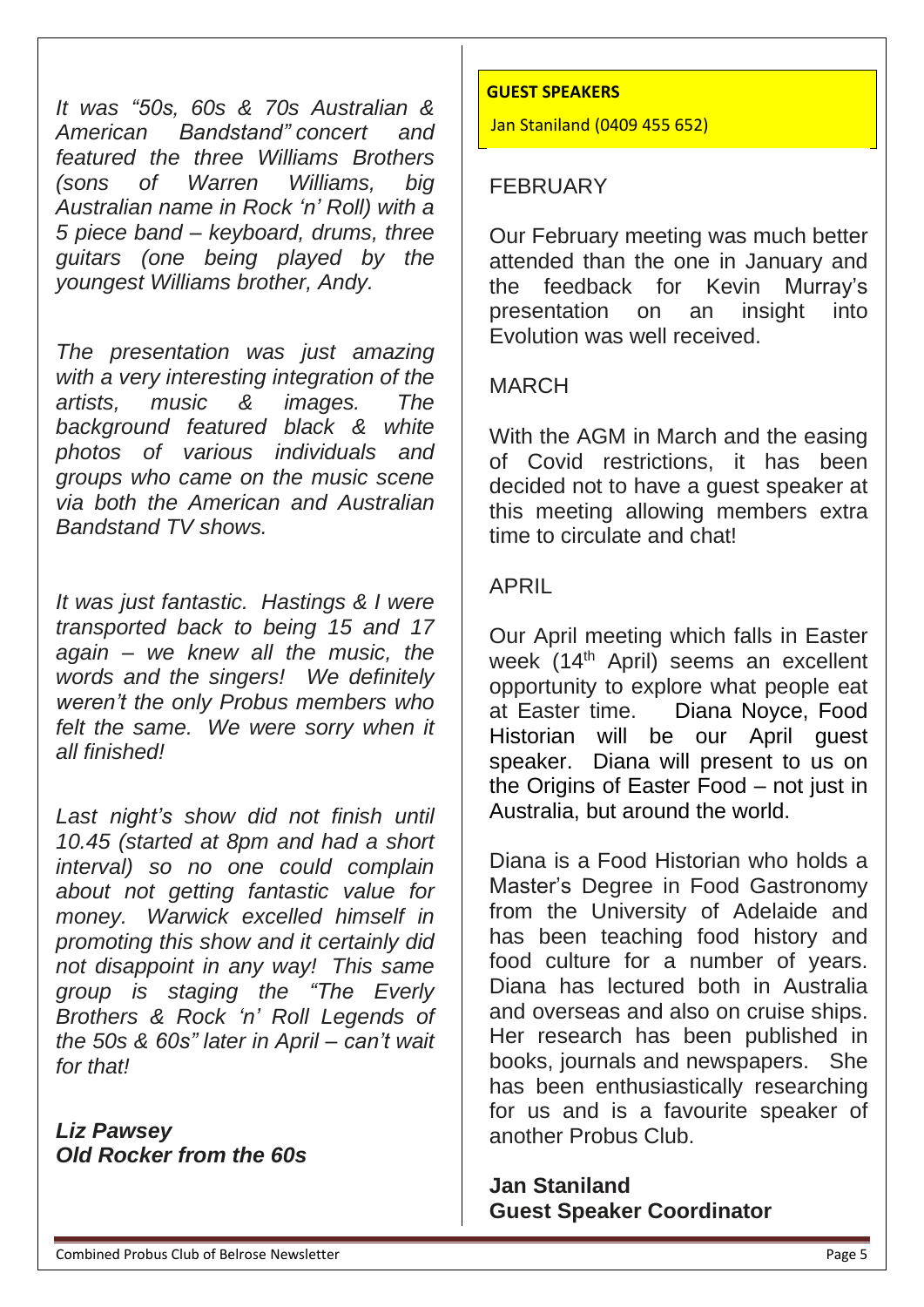#### **SOCIAL**

#### Margaret Lovett (0414 872 189)

Well, this year is shaping up to be a lot better than the last couple we have experienced. Thank goodness. February was quiet on the Social Scene, on purpose so we can all take stock of the changes occurring and rev up for a bumper 2022!! Wakehurst Lunch in January was very enjoyable as previously noted.

#### MARCH

The NEXT booking is for DINNER at **Silk Chinese Restaurant in St. Ives (top level Shopping Centre) at 6pm on 31st March.** Please book and pay online ASAP. There will be a Banquet menu at \$34 per person with drinks at your own expense. Final numbers will need to be in by 21st March please. (Or sooner preferably to save my stress levels rising !!) There are limited numbers of 50 so don't miss out. Please note any dietary requirements on booking sheet.

### APRIL

In conjunction with the Broken Bay Pearl Farm Shellar Door tour for the **21st of April 2022 a lunch is organized at The Mooney Mooney Club at number 5 Kowan Rd Mooney Mooney.** The Club is located close to the Pearl Farm in Kowan Rd. Lunch will be a set menu of main course and dessert. Drinks are available at own expense. There will be alternate drop with meals. Price is \$50 per person. Please advise of any dietary requirements.

**REMEMBER these are two separate EVENTS and Bookings and payments are to be made separately (online where possible).** Bookings may be made ASAP.

**You may wish to only do one of the offers on the day (tour or lunch). Please book accordingly.**

#### MAY

A morning tea/lunch will be available at the "new" café at **Flower Power at Terrey Hills.** The café is great, food is exceptional, and the Café has a friendly, positive vibe. The coffee is also great. There is a small playground if the day is a babysitting day!!

#### JUNE

A few irons in the fire but nothing to report yet! Watch this space!!

### JULY

**Anniversary Lunch will be held at the Royal Motor Yacht Club at Newport on 28th July 2022**.This is a popular venue due to its great position as most of you have already experienced. Further details will be available closer to date.

### JULY ONWARDS

The next few months after July will see discussions held with the Outings and Social Co-Ordinator to arrange a few more combined wonderful surprises!!!

#### DECEMBER

**The Christmas Lunch** is always a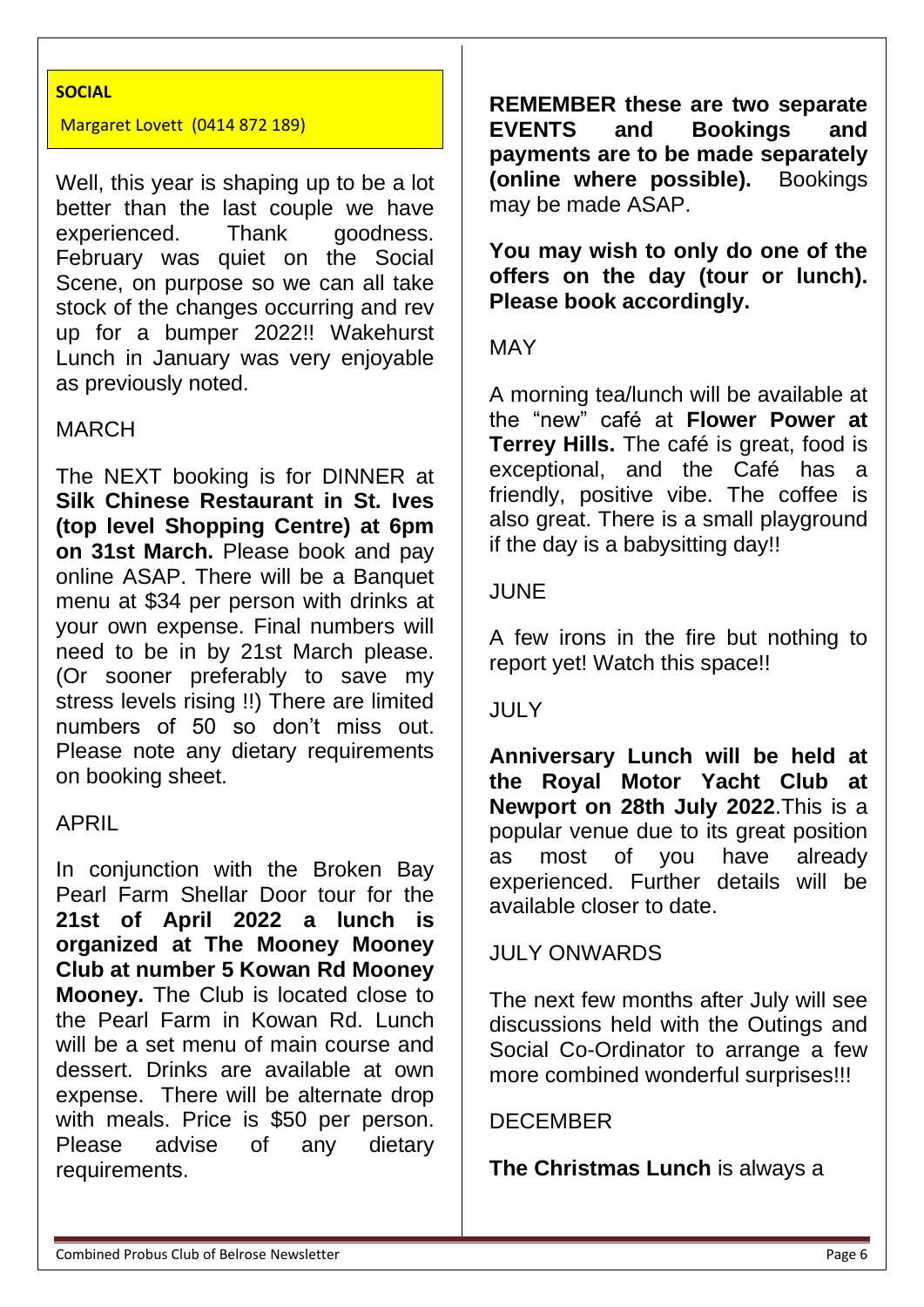**THURSDAY 21st APRIL 2022 Broken Bay Pearl Farm Shellar Door Mooney Mooney Discovery Experience**

Combined Probus Club of Belrose Newsletter **Page 7** (Combined Probus 2014) Page 7

welcome addition to the end of the calendar year!! This year will be no exception as we are booked into our favourite venue!! Yes, you quessed it!! It is **The Terrey Hills Golf Club**. This venue has proven over the years to be great from one year to the next so the old saying "if it aint broke don't fix it' works well in this scenario. The date for the lunch is **TUESDAY 13th December 2022.** Good opportunity to have all your Xmas shopping done A visit to the Hawkesbury Pearl Farm is being planned for **Thursday 21st April** in conjunction with the Mooney Mooney Club Probus Lunch on that day. The farm is virtually next door to the club. At present there is a limit of 24 visitors for the session as their second boat is out of commission. **The cost is \$50 pp. Tour commences at 9.45am finishing just in time for a delicious lunch**

Inclusions are:

- **·** History of the Australian Pearl
- **·** Extended boat cruise on the Hawkesbury River and to pearl oyster lease
- **·** Farming lifecycle of baby pearl shell to cultured pearl production
- **·** Exclusive access to pearl grading room
- **·** Learn the 7 virtues that underpin the value of Pearls of Australia

What to bring:

- **·** Camera
- **·** Full water bottle
- **·** Hat
- **·** Sunscreen
- **·** Windbreaker

# **Please register online so we have an indication of numbers.**

Please refer to Margaret Lovetts comments in the current newsletter regarding lunch options at the Mooney Mooney Club.

**John Robinson Tours Organiser**



**TOURS AND OUTINGS** 

John Robinson (0438 456 808)

**Marg Lovett**

That's all for now

December.

**Social Coordinator**

**PS Don't forget the DINNER at Silk !!**

early. **Please note change of day for the function!** Due to extraordinary bookings at The Terrey Hills Golf Club in December our annual Xmas Lunch will be held on **TUESDAY** 13th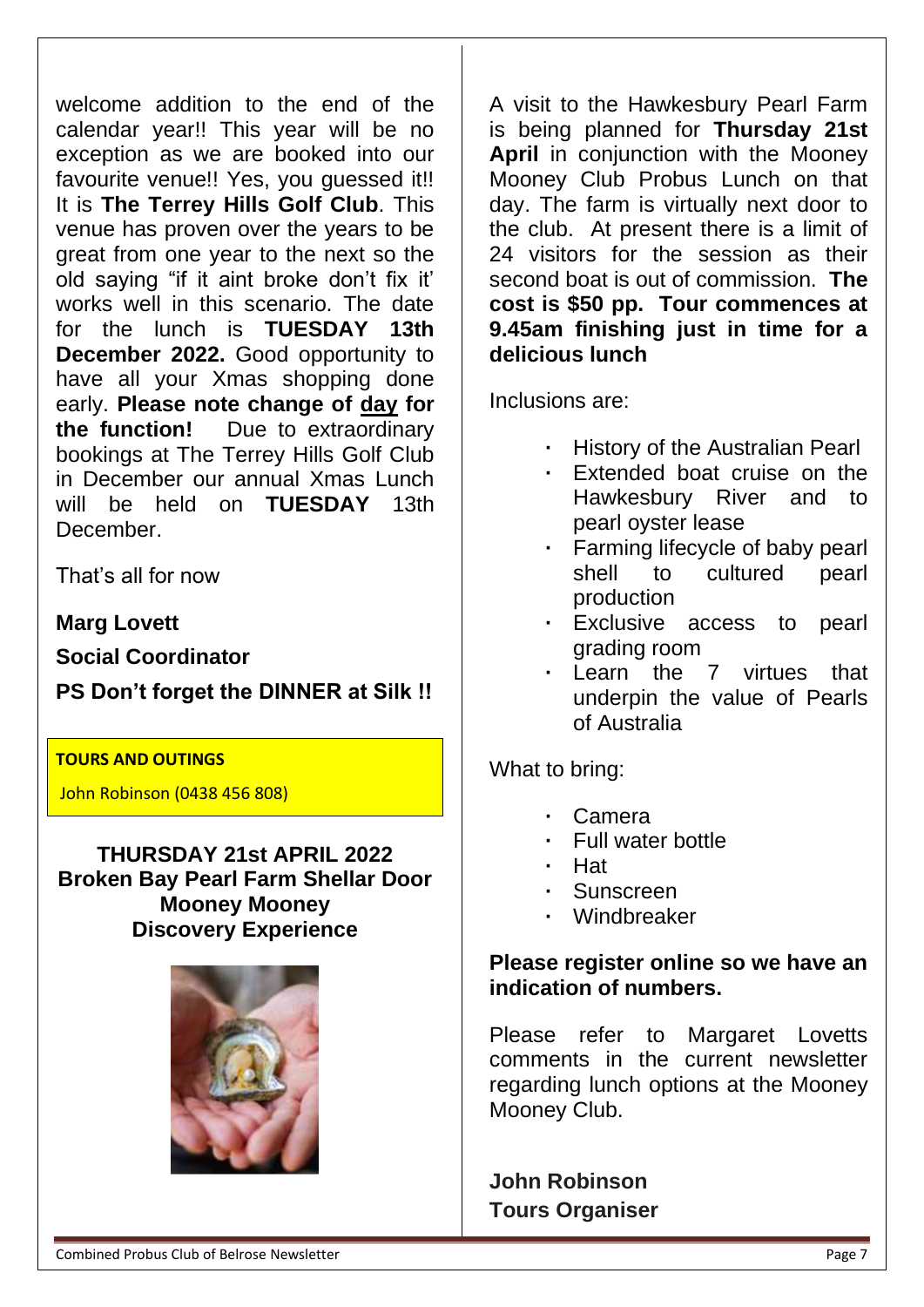#### **WALKING GROUP**

Helen Miles (0407 078 963)



# **February Walk**

February's walk was cancelled because of the rain.

### **March Walk**

Our March walk is on **Friday 25th and is in Seaforth led by Malcolm McLean.**

It is classed as easy, taking 1 to 1.5 hours and is a level street walk with interesting houses and great views.

Park and meet at 9.15am for a 9.30am start at the Ethel Street car park, up the ramp just east of Balgowlah RSL before the bridge across Manly Road. There are options for coffee and the possibility of lunch at the RSL if required.

### **Proposed Walks for 2022**

- **· April**. 29/04/22 Narrabeen. Led by Ted. 9.15 for 9.30am
- **· May**. 27/05/22. Middle Head. Led by Helen. 9.15 for 9.30am
- **· June**. 24/06/22. Barangaroo. Led by Lyn & Jock
- **· July**. 29/07/22. Coogee to Maroubra. Led by Helen
- **· August.** 26/08/22. Bush walk. Davidson. Led by Ted. 9.15 for 9.30am
- **· September**. 30/09/22. Lysgard Garden Led by Helen
- **· October**. 28/10/22. Centennial Park. Led by Helen & Dennis
- **· November**. 25/11/22. Watson's Bay. Lunch. Led by Helen

Locations and times for the above walks may alter due to weather conditions and Covid restrictions.

**Helen Miles Walks Coordinator**

#### **WELFARE**

Robyn Wood (0424 243 457)

To all having or just had surgery our thoughts are with you. Keeping up with your exercise makes such a difference to your recovery even though it is difficult when you are in pain.

There have been a few cases of people slipping over on wet and oily surfaces in car parks so be careful and stay safe.

**Robyn Wood, Welfare Officer**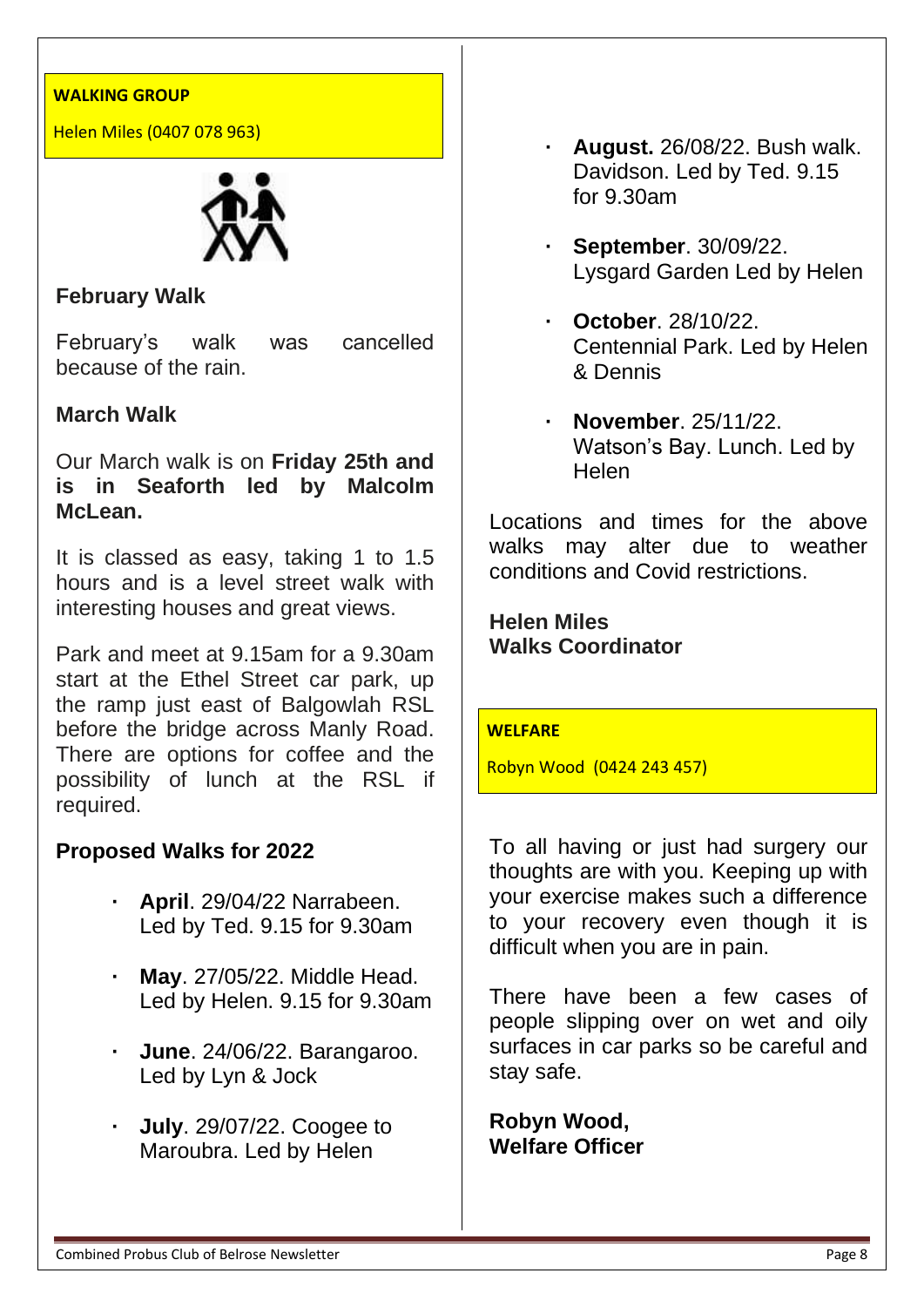### **WRAPS WITH LO**VE

Margaret Hobson (0416 090 140)

Some 1,152 wraps have been completed by our Probus members and their friends.

1,000 wraps were sent to weather ravaged Tonga of which some were ours.

Many thanks to our members for the continued supply of squares and knitted or crocheted squares.

On the next page are some of our recent wraps

## **Margaret Hobson**